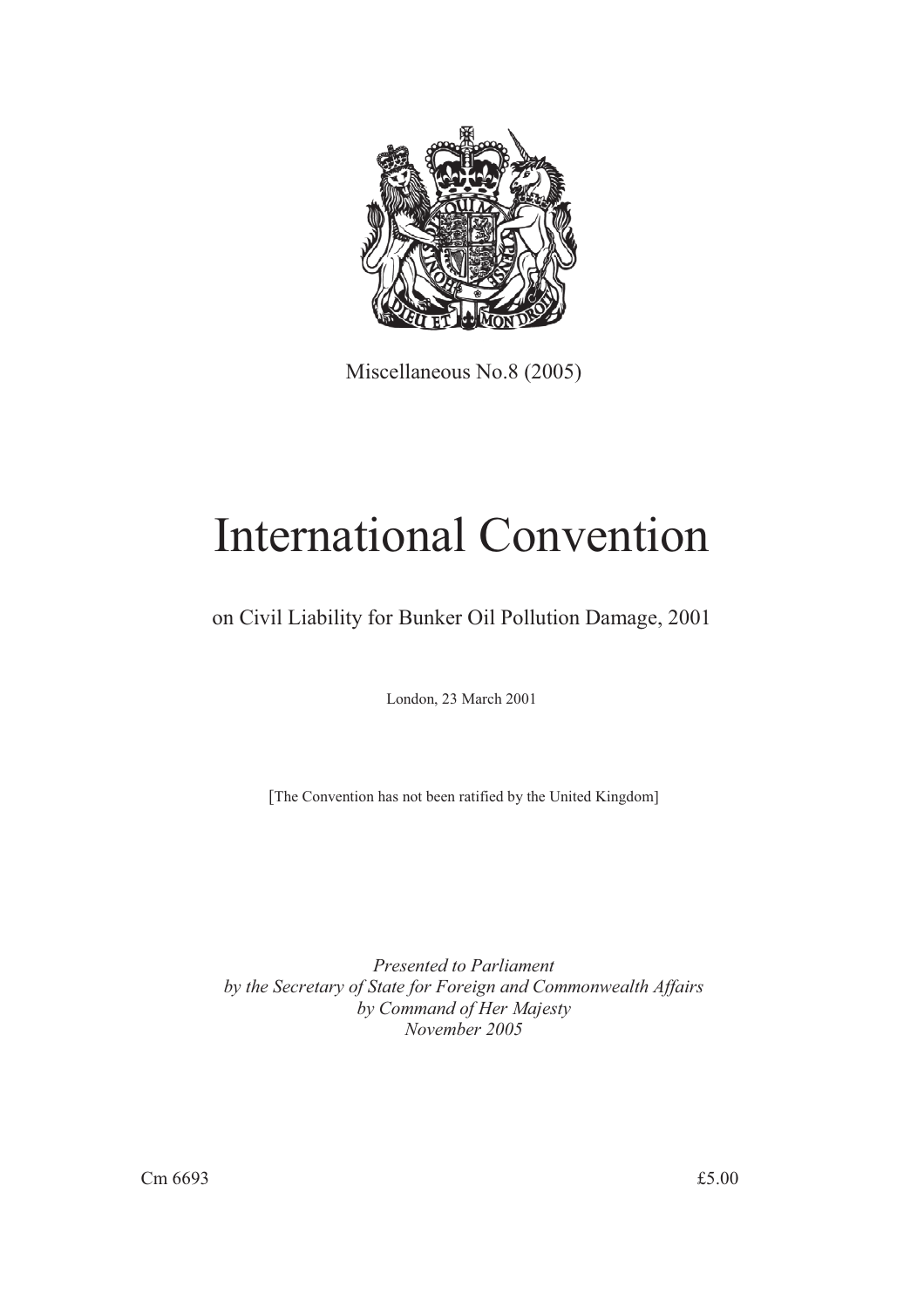#### © **Crown copyright 2005**

The text in this document (excluding the Royal Arms and departmental logos) may be reproduced free of charge in any format or medium providing it is reproduced accurately and not used in a misleading context. The material must be acknowledged as Crown copyright and the title of the document specified.

Any enquiries relating to the copyright in this document should be addressed to the Licensing Division, HMSO, St Clements House, 2-16 Colegate, Norwich NR3 1BQ. Fax 010603 723000 or e-mail: licensing@cabinet-office.x.gsi.gov.uk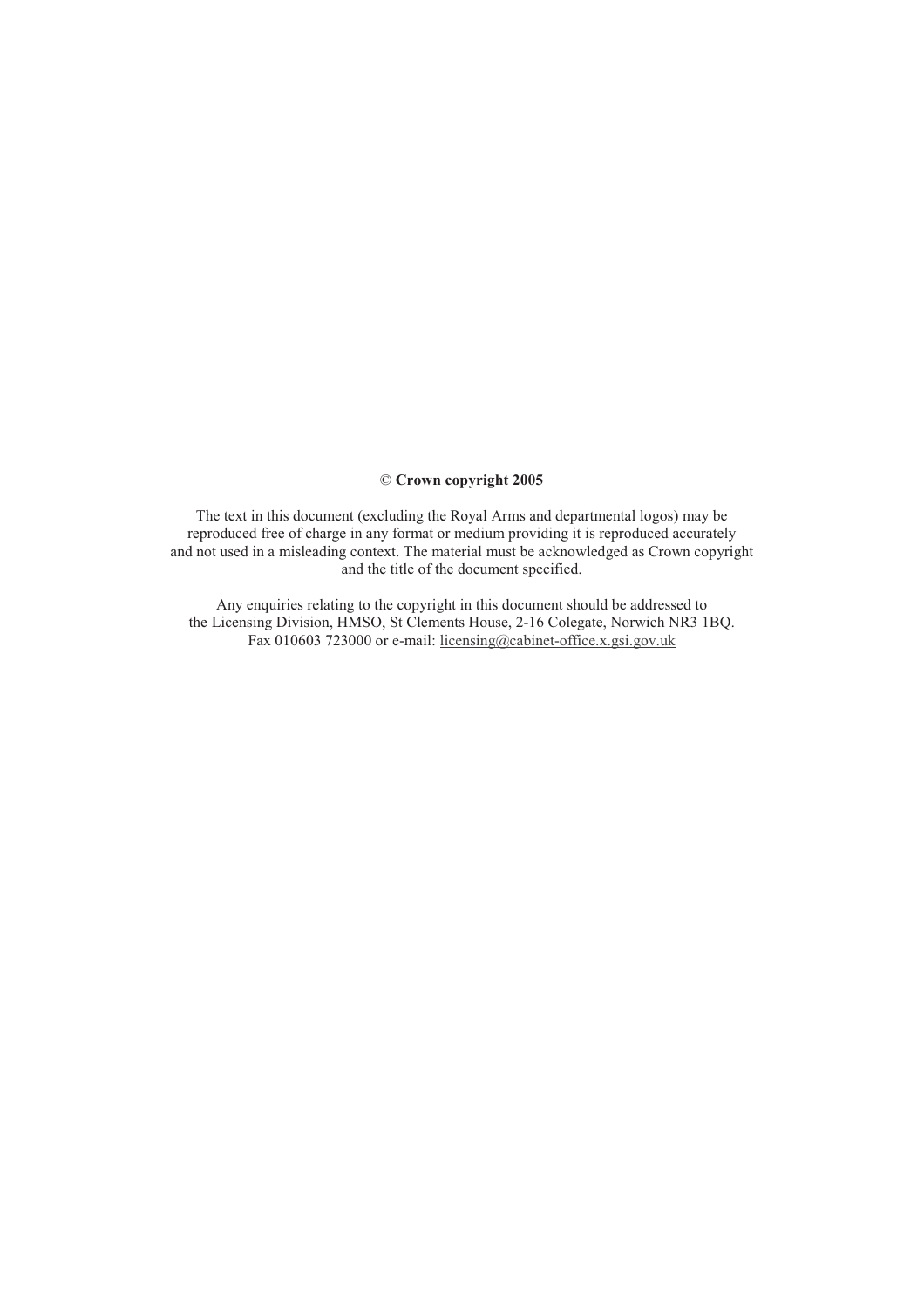# **INTERNATIONAL CONVENTION ON CIVIL LIABILITY FOR BUNKER OIL POLLUTION DAMAGE, 2001**

#### **The States Parties to this Convention,**

**RECALLING** article 194 of the United Nations Convention on the Law of the Sea,  $1982<sup>1</sup>$ , which provides that States shall take all measures necessary to prevent, reduce and control pollution of the marine environment,

**RECALLING ALSO** article 235 of that Convention, which provides that, with the objective of assuring prompt and adequate compensation in respect of all damage caused by pollution of the marine environment, States shall co-operate in the further development of relevant rules of international law,

**NOTING** the success of the International Convention on Civil Liability for Oil Pollution Damage,  $1992<sup>2</sup>$  and the International Convention on the Establishment of an International Fund for Compensation for Oil Pollution Damage, 1992<sup>3</sup> in ensuring that compensation is available to persons who suffer damage caused by pollution resulting from the escape or discharge of oil carried in bulk at sea by ships,

**NOTING ALSO** the adoption of the International Convention on Liability and Compensation for Damage in Connection with the Carriage of Hazardous and Noxious Substances by Sea, 1996<sup>4</sup> in order to provide adequate, prompt and effective compensation for damage caused by incidents in connection with the carriage by sea of hazardous and noxious substances,

**RECOGNIZING** the importance of establishing strict liability for all forms of oil pollution which is linked to an appropriate limitation of the level of that liability,

**CONSIDERING** that complementary measures are necessary to ensure the payment of adequate, prompt and effective compensation for damage caused by pollution resulting from the escape or discharge of bunker oil from ships,

**DESIRING** to adopt uniform international rules and procedures for determining questions of liability and providing adequate compensation in such cases,

**HAVE AGREED** as follows:

 $\overline{a}$ 

<sup>&</sup>lt;sup>1</sup> Treaty Series No. 81 (1999) Cm 4524

<sup>&</sup>lt;sup>2</sup> Treaty Series No. 106 (1975) Cmnd 6183

<sup>3</sup> Treaty Series No. 95 (1978) Cmnd 7383

<sup>4</sup> Miscellaneous No.5 (1997) Cm 3580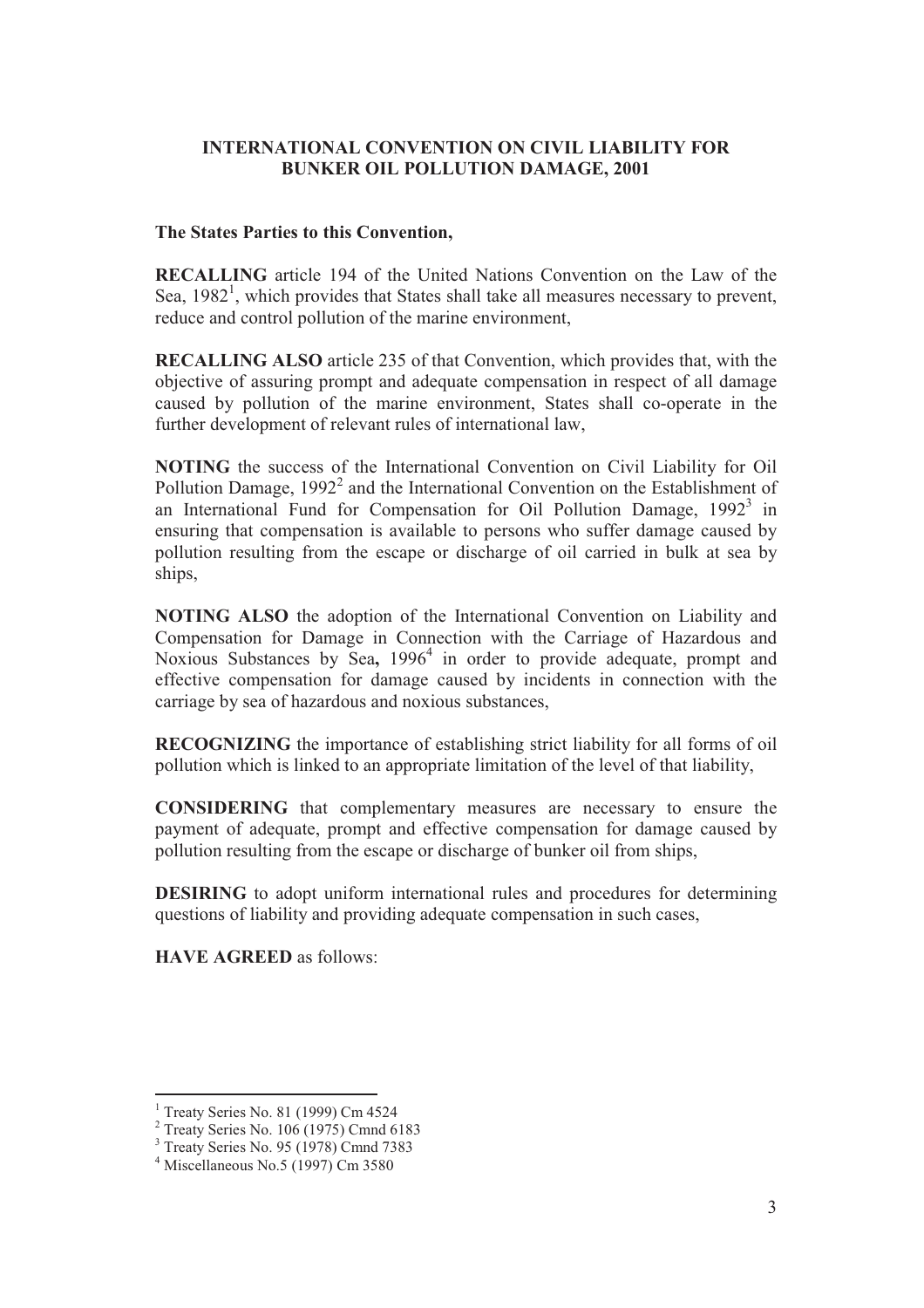# **Definitions**

For the purposes of this Convention:

1. "Ship" means any seagoing vessel and seaborne craft, of any type whatsoever.

2. "Person" means any individual or partnership or any public or private body, whether corporate or not, including a State or any of its constituent subdivisions.

3. "Shipowner" means the owner, including the registered owner, bareboat charterer, manager and operator of the ship.

4. "Registered owner" means the person or persons registered as the owner of the ship or, in the absence of registration, the person or persons owning the ship. However, in the case of a ship owned by a State and operated by a company which in that State is registered as the ship's operator, "registered owner" shall mean such company.

5. "Bunker oil" means any hydrocarbon mineral oil, including lubricating oil*,* used or intended to be used for the operation or propulsion of the ship, and any residues of such oil.

6. "Civil Liability Convention" means the International Convention on Civil Liability for Oil Pollution Damage, 1992, as amended.

7. "Preventive measures" means any reasonable measures taken by any person after an incident has occurred to prevent or minimize pollution damage.

8. "Incident" means any occurrence or series of occurrences having the same origin, which causes pollution damage or creates a grave and imminent threat of causing such damage.

9. "Pollution damage" means:

- (a) loss or damage caused outside the ship by contamination resulting from the escape or discharge of bunker oil from the ship, wherever such escape or discharge may occur, provided that compensation for impairment of the environment other than loss of profit from such impairment shall be limited to costs of reasonable measures of reinstatement actually undertaken or to be undertaken; and
- (b) the costs of preventive measures and further loss or damage caused by preventive measures.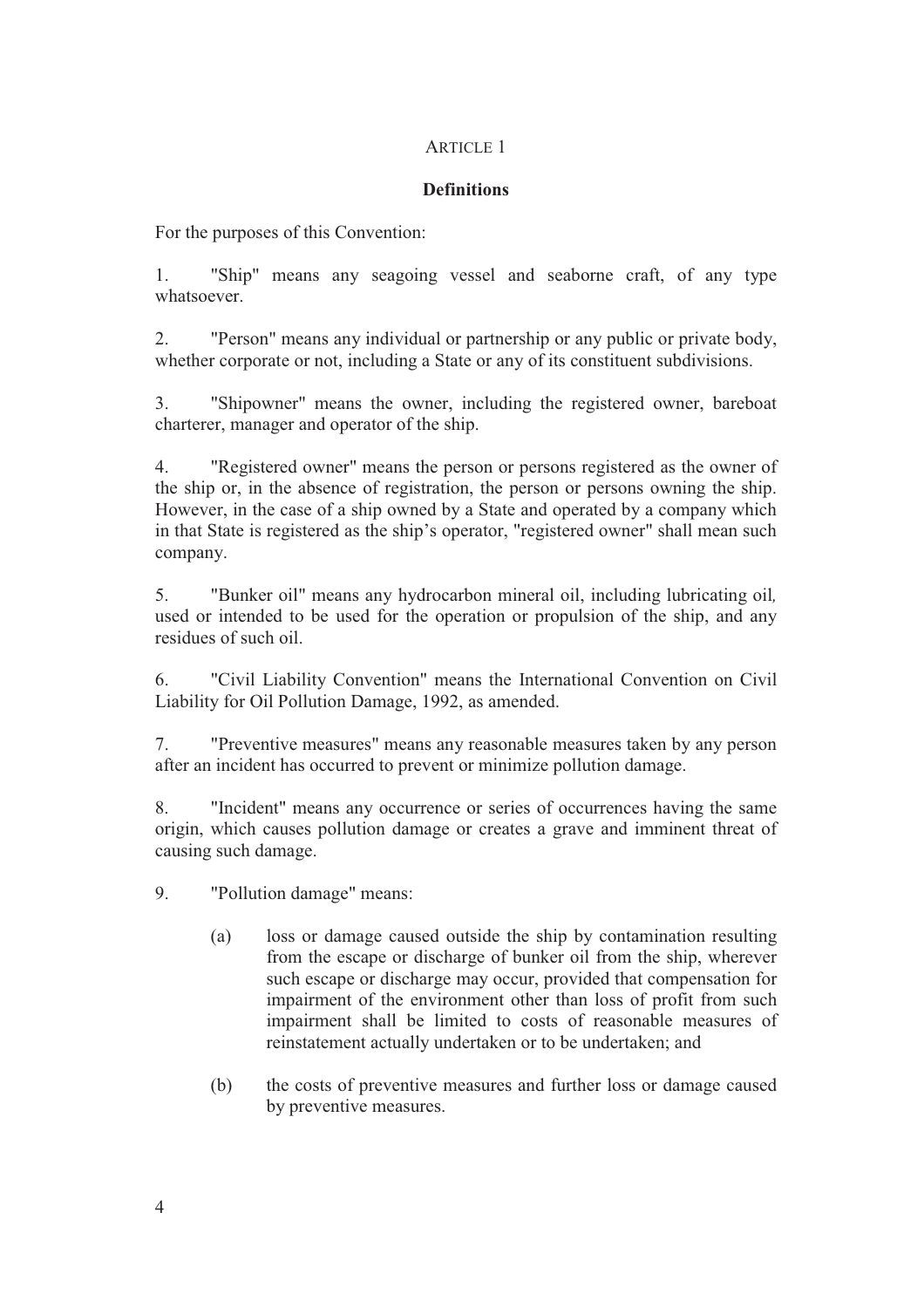10. "State of the ship's registry" means, in relation to a registered ship, the State of registration of the ship and, in relation to an unregistered ship, the State whose flag the ship is entitled to fly.

11. "Gross tonnage" means gross tonnage calculated in accordance with the tonnage measurement regulations contained in Annex 1 of the International Convention on Tonnage Measurement of Ships, 1969<sup>1</sup>.

- 12. "Organization" means the International Maritime Organization.
- 13. "Secretary-General" means the Secretary-General of the Organization.

# ARTICLE 2

#### **Scope of application**

This Convention shall apply exclusively:

- (a) to pollution damage caused:
	- (i) in the territory, including the territorial sea, of a State Party, and
	- (ii) in the exclusive economic zone of a State Party, established in accordance with international law, or, if a State Party has not established such a zone, in an area beyond and adjacent to the territorial sea of that State determined by that State in accordance with international law and extending not more than 200 nautical miles from the baselines from which the breadth of its territorial sea is measured;
- (b) to preventive measures, wherever taken, to prevent or minimize such damage.

#### ARTICLE 3

#### **Liability of the shipowner**

1. Except as provided in paragraphs 3 and 4, the shipowner at the time of an incident shall be liable for pollution damage caused by any bunker oil on board or originating from the ship, provided that, if an incident consists of a series of occurrences having the same origin, the liability shall attach to the shipowner at the time of the first of such occurrences.

 $\overline{a}$ <sup>1</sup> Treaty Series No. 50 (1982) Cmnd 8716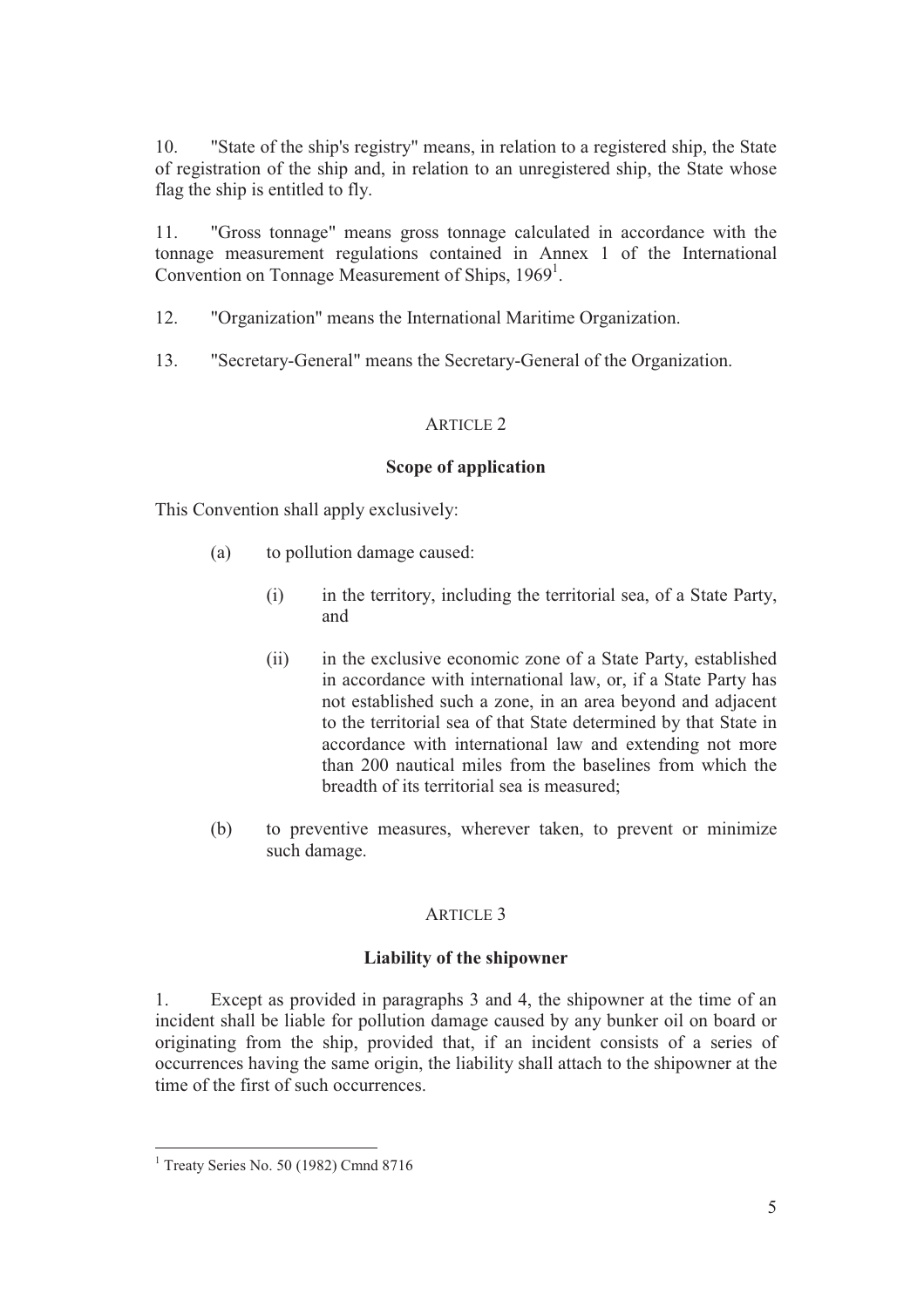2. Where more than one person is liable in accordance with paragraph 1, their liability shall be joint and several.

3. No liability for pollution damage shall attach to the shipowner if the shipowner proves that:

- (a) the damage resulted from an act of war, hostilities, civil war, insurrection or a natural phenomenon of an exceptional, inevitable and irresistible character; or
- (b) the damage was wholly caused by an act or omission done with the intent to cause damage by a third party; or
- (c) the damage was wholly caused by the negligence or other wrongful act of any Government or other authority responsible for the maintenance of lights or other navigational aids in the exercise of that function.

4. If the shipowner proves that the pollution damage resulted wholly or partially either from an act or omission done with intent to cause damage by the person who suffered the damage or from the negligence of that person, the shipowner may be exonerated wholly or partially from liability to such person.

5. No claim for compensation for pollution damage shall be made against the shipowner otherwise than in accordance with this Convention.

6. Nothing in this Convention shall prejudice any right of recourse of the shipowner which exists independently of this Convention.

# ARTICLE 4

#### **Exclusions**

1. This Convention shall not apply to pollution damage as defined in the Civil Liability Convention, whether or not compensation is payable in respect of it under that Convention.

2. Except as provided in paragraph 3, the provisions of this Convention shall not apply to warships, naval auxiliary or other ships owned or operated by a State and used, for the time being, only on Government non-commercial service.

3. A State Party may decide to apply this Convention to its warships or other ships described in paragraph 2, in which case it shall notify the Secretary-General thereof specifying the terms and conditions of such application.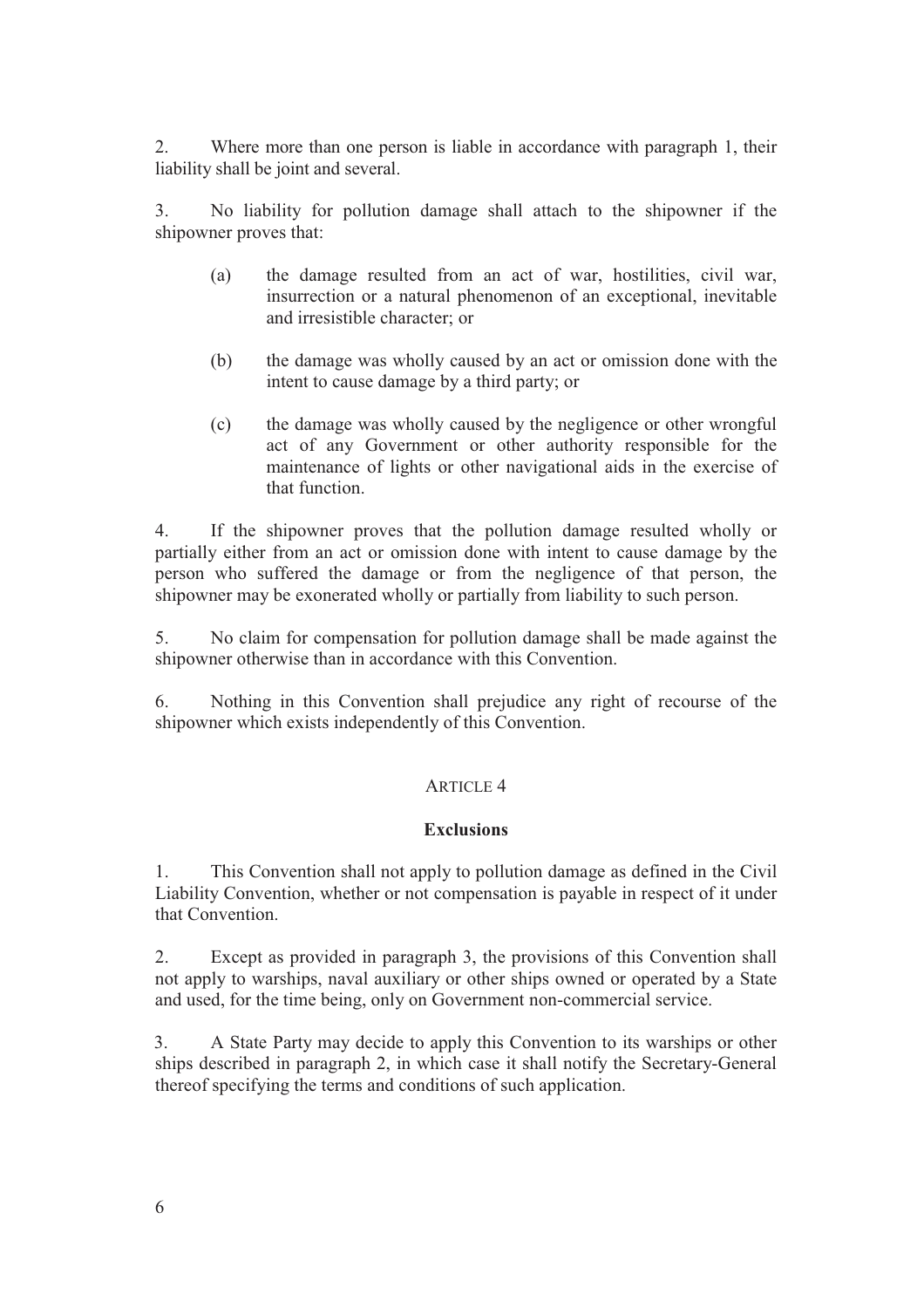4. With respect to ships owned by a State Party and used for commercial purposes, each State shall be subject to suit in the jurisdictions set forth in article 9 and shall waive all defences based on its status as a sovereign State.

#### ARTICLE 5

#### **Incidents involving two or more ships**

When an incident involving two or more ships occurs and pollution damage results therefrom, the shipowners of all the ships concerned, unless exonerated under article 3, shall be jointly and severally liable for all such damage which is not reasonably separable.

#### ARTICLE 6

#### **Limitation of liability**

Nothing in this Convention shall affect the right of the shipowner and the person or persons providing insurance or other financial security to limit liability under any applicable national or international regime, such as the Convention on Limitation of Liability for Maritime Claims,  $1976^{\text{T}}$ , as amended.

#### ARTICLE 7

#### **Compulsory insurance or financial security**

1. The registered owner of a ship having a gross tonnage greater than 1000 registered in a State Party shall be required to maintain insurance or other financial security, such as the guarantee of a bank or similar financial institution, to cover the liability of the registered owner for pollution damage in an amount equal to the limits of liability under the applicable national or international limitation regime, but in all cases, not exceeding an amount calculated in accordance with the Convention on Limitation of Liability for Maritime Claims, 1976, as amended.

2. A certificate attesting that insurance or other financial security is in force in accordance with the provisions of this Convention shall be issued to each ship after the appropriate authority of a State Party has determined that the requirements of paragraph 1 have been complied with. With respect to a ship registered in a State Party such certificate shall be issued or certified by the appropriate authority of the State of the ship's registry; with respect to a ship not registered in a State Party it may be issued or certified by the appropriate authority of any State Party. This certificate shall be in the form of the model set out in the annex to this Convention and shall contain the following particulars:

 1 Treaty Series No. 13 (1990) Cm 955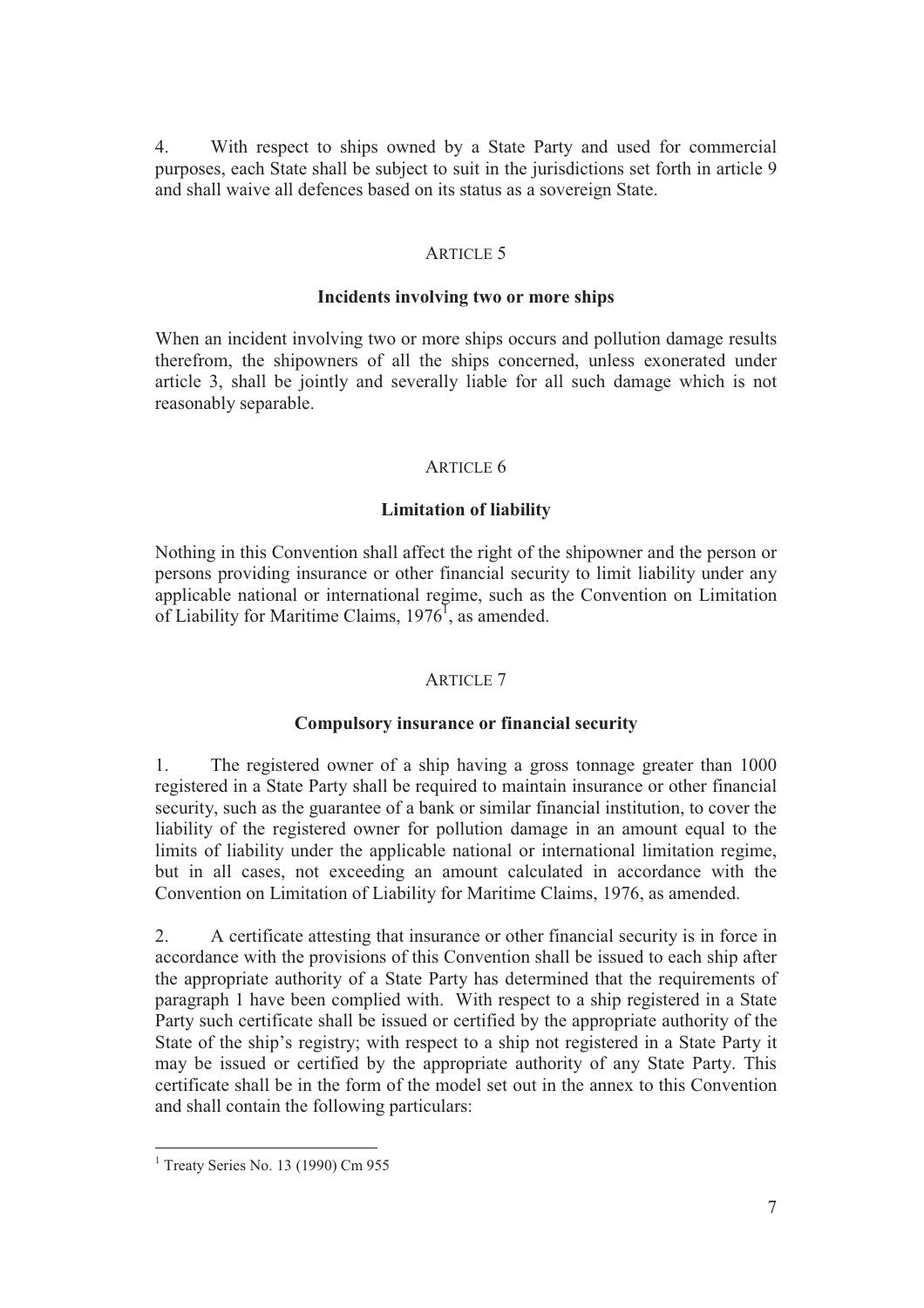- (a) name of ship, distinctive number or letters and port of registry;
- (b) name and principal place of business of the registered owner;
- (c) IMO ship identification number;
- (d) type and duration of security;
- (e) name and principal place of business of insurer or other person giving security and, where appropriate, place of business where the insurance or security is established;
- (f) period of validity of the certificate which shall not be longer than the period of validity of the insurance or other security.
- 3. (a) A State Party may authorize either an institution or an organization recognized by it to issue the certificate referred to in paragraph 2. Such institution or organization shall inform that State of the issue of each certificate. In all cases, the State Party shall fully guarantee the completeness and accuracy of the certificate so issued and shall undertake to ensure the necessary arrangements to satisfy this obligation.
	- (b) A State Party shall notify the Secretary-General of :
		- (i) the specific responsibilities and conditions of the authority delegated to an institution or organization recognised by it;
		- (ii) the withdrawal of such authority; and
		- (iii) the date from which such authority or withdrawal of such authority takes effect.

An authority delegated shall not take effect prior to three months from the date on which notification to that effect was given to the Secretary-General.

 (c) The institution or organization authorized to issue certificates in accordance with this paragraph shall, as a minimum, be authorized to withdraw these certificates if the conditions under which they have been issued are not maintained. In all cases the institution or organization shall report such withdrawal to the State on whose behalf the certificate was issued.

4. The certificate shall be in the official language or languages of the issuing State. If the language used is not English, French or Spanish, the text shall include a translation into one of these languages and, where the State so decides, the official language of the State may be omitted.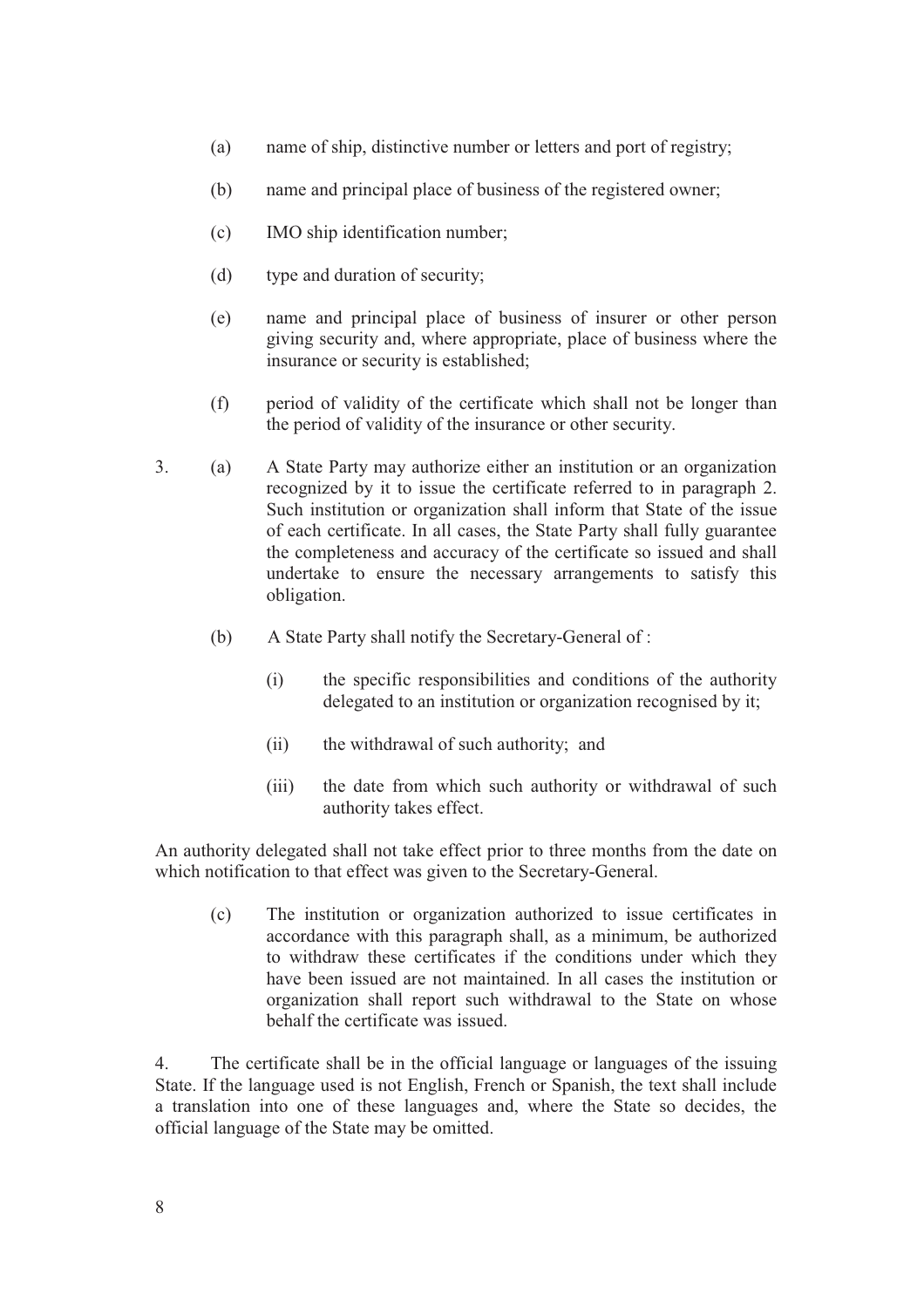5. The certificate shall be carried on board the ship and a copy shall be deposited with the authorities who keep the record of the ship's registry or, if the ship is not registered in a State Party, with the authorities issuing or certifying the certificate.

6. An insurance or other financial security shall not satisfy the requirements of this article if it can cease, for reasons other than the expiry of the period of validity of the insurance or security specified in the certificate under paragraph 2 of this article, before three months have elapsed from the date on which notice of its termination is given to the authorities referred to in paragraph 5 of this article, unless the certificate has been surrendered to these authorities or a new certificate has been issued within the said period. The foregoing provisions shall similarly apply to any modification which results in the insurance or security no longer satisfying the requirements of this article.

7. The State of the ship's registry shall, subject to the provisions of this article, determine the conditions of issue and validity of the certificate.

8*.* Nothing in this Convention shall be construed as preventing a State Party from relying on information obtained from other States or the Organization or other international organisations relating to the financial standing of providers of insurance or financial security for the purposes of this Convention. In such cases, the State Party relying on such information is not relieved of its responsibility as a State issuing the certificate required by paragraph 2.

9. Certificates issued or certified under the authority of a State Party shall be accepted by other States Parties for the purposes of this Convention and shall be regarded by other States Parties as having the same force as certificates issued or certified by them even if issued or certified in respect of a ship not registered in a State Party. A State Party may at any time request consultation with the issuing or certifying State should it believe that the insurer or guarantor named in the insurance certificate is not financially capable of meeting the obligations imposed by this Convention.

10. Any claim for compensation for pollution damage may be brought directly against the insurer or other person providing financial security for the registered owner's liability for pollution damage. In such a case the defendant may invoke the defences (other than bankruptcy or winding up of the shipowner) which the shipowner would have been entitled to invoke, including limitation pursuant to article 6. Furthermore, even if the shipowner is not entitled to limitation of liability according to article 6, the defendant may limit liability to an amount equal to the amount of the insurance or other financial security required to be maintained in accordance with paragraph 1. Moreover, the defendant may invoke the defence that the pollution damage resulted from the wilful misconduct of the shipowner, but the defendant shall not invoke any other defence which the defendant might have been entitled to invoke in proceedings brought by the shipowner against the defendant. The defendant shall in any event have the right to require the shipowner to be joined in the proceedings.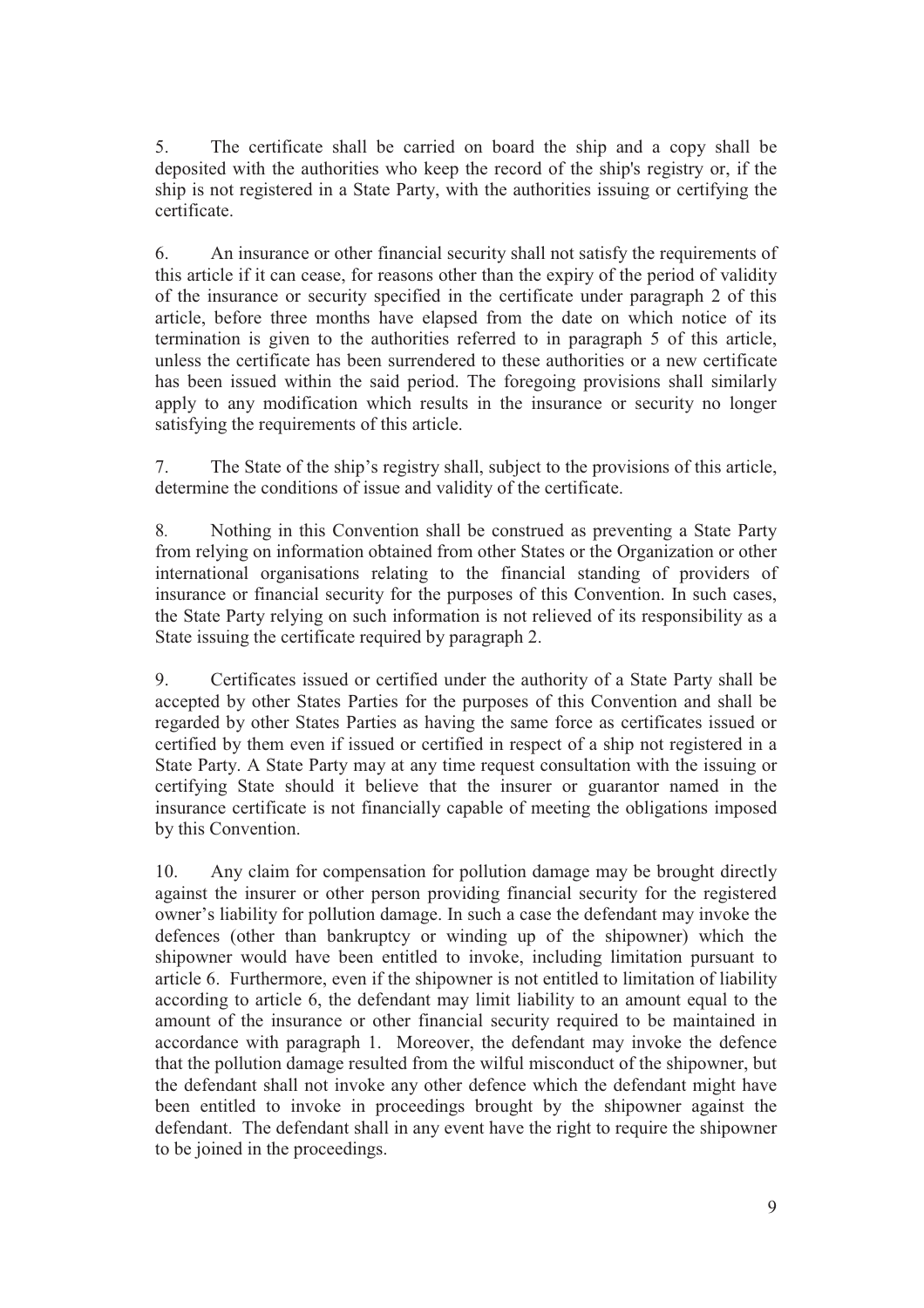11. A State Party shall not permit a ship under its flag to which this article applies to operate at any time, unless a certificate has been issued under paragraphs 2 or 14.

12. Subject to the provisions of this article**,** each State Party shall ensure, under its national law, that insurance or other security, to the extent specified in paragraph 1, is in force in respect of any ship having a gross tonnage greater than 1000, wherever registered, entering or leaving a port in its territory, or arriving at or leaving an offshore facility in its territorial sea.

13.Notwithstanding the provisions of paragraph 5, a State Party may notify the Secretary-General that, for the purposes of paragraph 12, ships are not required to carry on board or to produce the certificate required by paragraph 2, when entering or leaving ports or arriving at or leaving from offshore facilities in its territory, provided that the State Party which issues the certificate required by paragraph 2 has notified the Secretary-General that it maintains records in an electronic format, accessible to all States Parties, attesting the existence of the certificate and enabling States Parties to discharge their obligations under paragraph 12.

14. If insurance or other financial security is not maintained in respect of a ship owned by a State Party, the provisions of this article relating thereto shall not be applicable to such ship, but the ship shall carry a certificate issued by the appropriate authority of the State of the ship's registry stating that the ship is owned by that State and that the ship's liability is covered within the limit prescribed in accordance with paragraph 1. Such a certificate shall follow as closely as possible the model prescribed by paragraph 2.

15. A State may, at the time of ratification, acceptance, approval of, or accession to this Convention, or at any time thereafter, declare that this article does not apply to ships operating exclusively within the area of that State referred to in article 2(a)(i).

#### ARTICLE 8

#### **Time limits**

Rights to compensation under this Convention shall be extinguished unless an action is brought thereunder within three years from the date when the damage occurred. However, in no case shall an action be brought more than six years from the date of the incident which caused the damage. Where the incident consists of a series of occurrences, the six-years' period shall run from the date of the first such occurrence.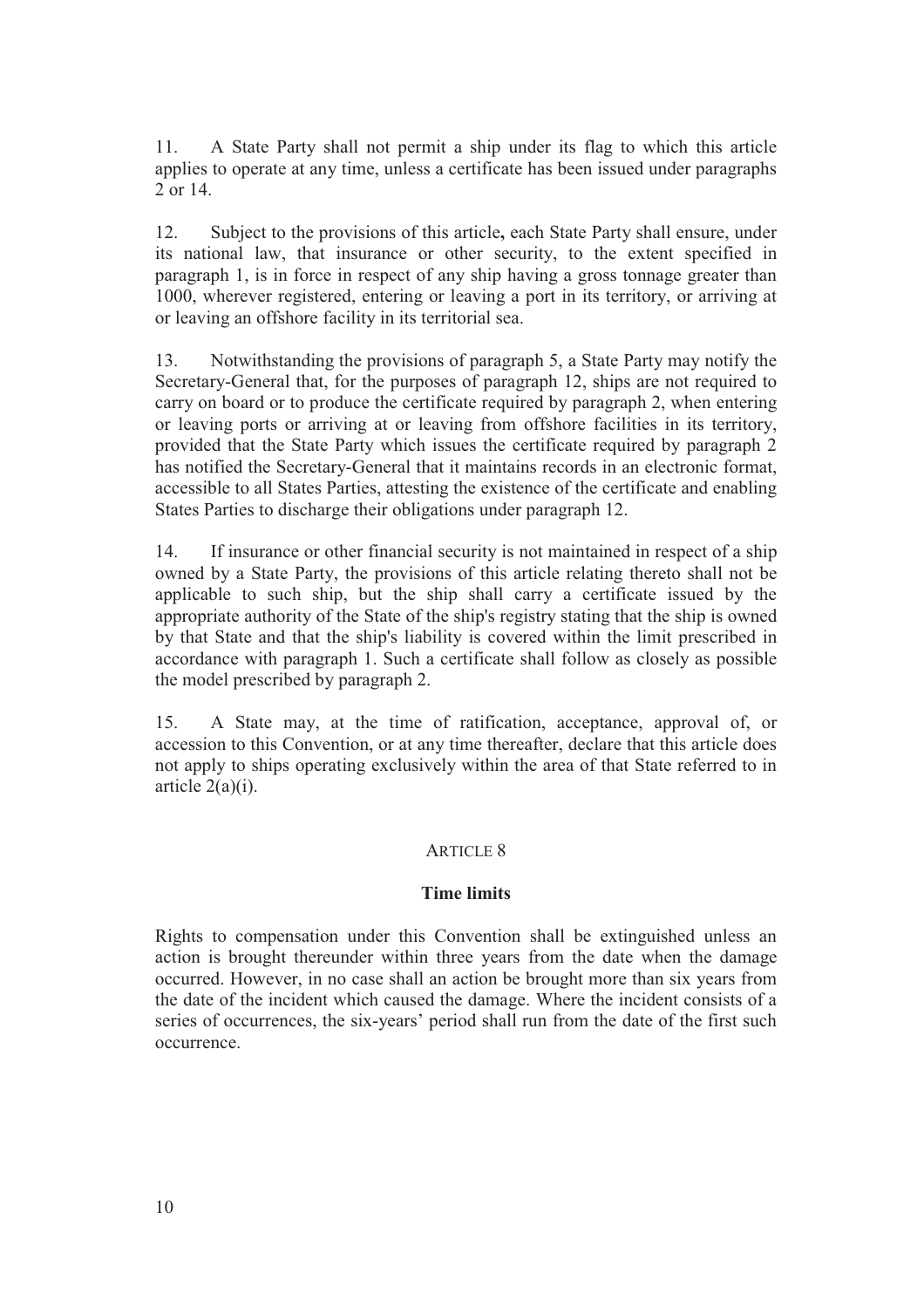# **Jurisdiction**

1. Where an incident has caused pollution damage in the territory, including the territorial sea, or in an area referred to in article  $2(a)(ii)$  of one or more States Parties, or preventive measures have been taken to prevent or minimise pollution damage in such territory, including the territorial sea, or in such area, actions for compensation against the shipowner, insurer or other person providing security for the shipowner's liability may be brought only in the courts of any such States Parties.

2. Reasonable notice of any action taken under paragraph 1 shall be given to each defendant.

3. Each State Party shall ensure that its courts have jurisdiction to entertain actions for compensation under this Convention.

# ARTICLE 10

# **Recognition and enforcement**

1. Any judgement given by a Court with jurisdiction in accordance with article 9 which is enforceable in the State of origin where it is no longer subject to ordinary forms of review, shall be recognised in any State Party, except:

- (a) where the judgement was obtained by fraud; or
- (b) where the defendant was not given reasonable notice and a fair opportunity to present his or her case.

2. A judgement recognised under paragraph 1 shall be enforceable in each State Party as soon as the formalities required in that State have been complied with. The formalities shall not permit the merits of the case to be re-opened.

#### ARTICLE 11

#### **Supersession Clause**

This Convention shall supersede any Convention in force or open for signature, ratification or accession at the date on which this Convention is opened for signature, but only to the extent that such Convention would be in conflict with it; however, nothing in this article shall affect the obligations of States Parties to States not party to this Convention arising under such Convention.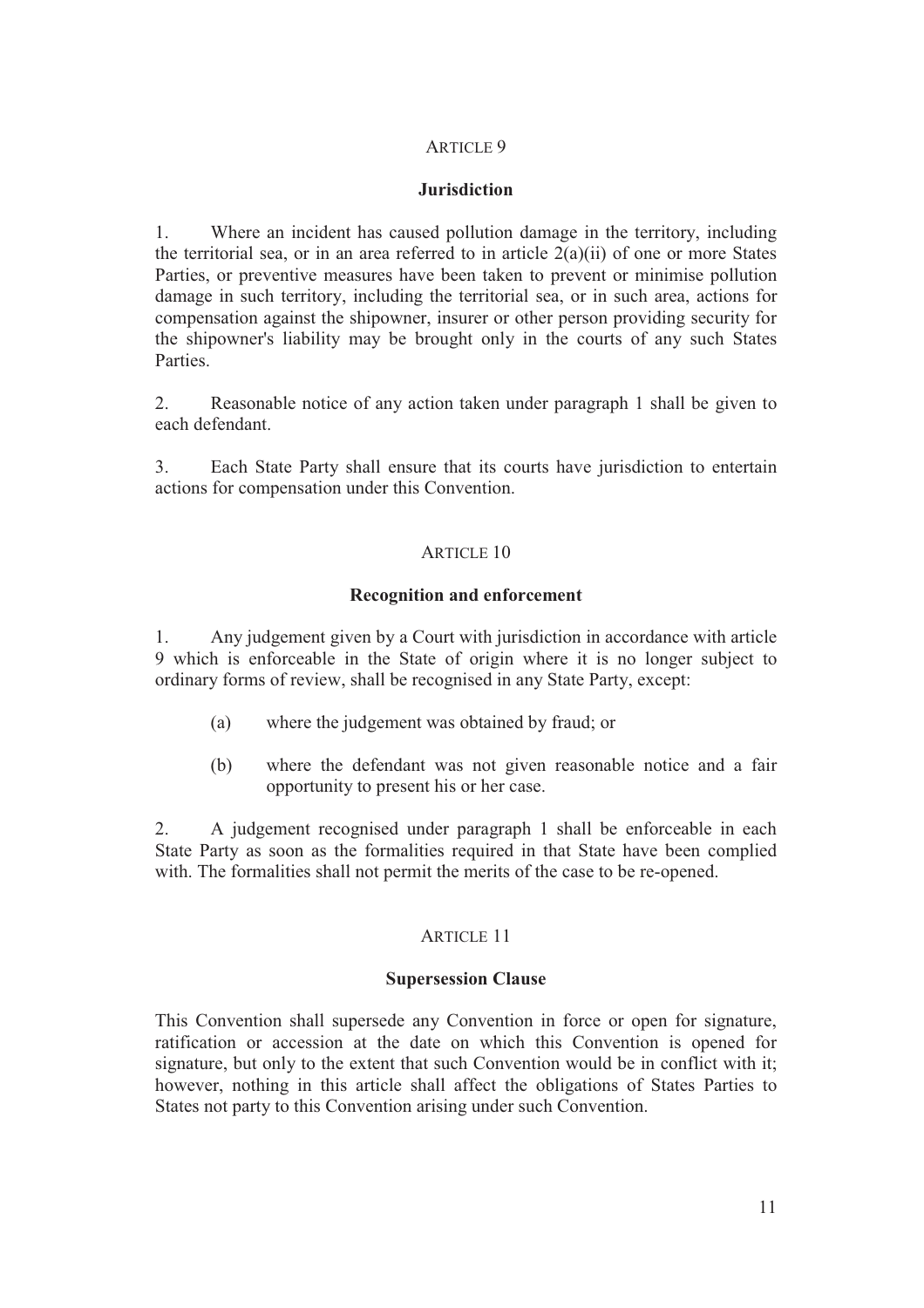#### **Signature, ratification, acceptance, approval and accession**

1. This Convention shall be open for signature at the Headquarters of the Organization from 1 October 2001 until 30 September 2002 and shall thereafter remain open for accession.

- 2. States may express their consent to be bound by this Convention by:
	- (a) signature without reservation as to ratification, acceptance or approval;
	- (b) signature subject to ratification, acceptance or approval followed by ratification, acceptance or approval; or
	- (c) accession.

3. Ratification, acceptance, approval or accession shall be effected by the deposit of an instrument to that effect with the Secretary-General.

4. Any instrument of ratification, acceptance, approval or accession deposited after the entry into force of an amendment to this Convention with respect to all existing State Parties, or after the completion of all measures required for the entry into force of the amendment with respect to those State Parties shall be deemed to apply to this Convention as modified by the amendment.

#### ARTICLE 13

#### **States with more than one system of law**

1. If a State has two or more territorial units in which different systems of law are applicable in relation to matters dealt with in this Convention, it may at the time of signature, ratification, acceptance, approval or accession declare that this Convention shall extend to all its territorial units or only to one or more of them and may modify this declaration by submitting another declaration at any time.

2. Any such declaration shall be notified to the Secretary-General and shall state expressly the territorial units to which this Convention applies.

- 3. In relation to a State Party which has made such a declaration:
	- (a) in the definition of "registered owner" in article  $1(4)$ , references to a State shall be construed as references to such a territorial unit;
	- (b) references to the State of a ship's registry and, in relation to a compulsory insurance certificate, to the issuing or certifying State,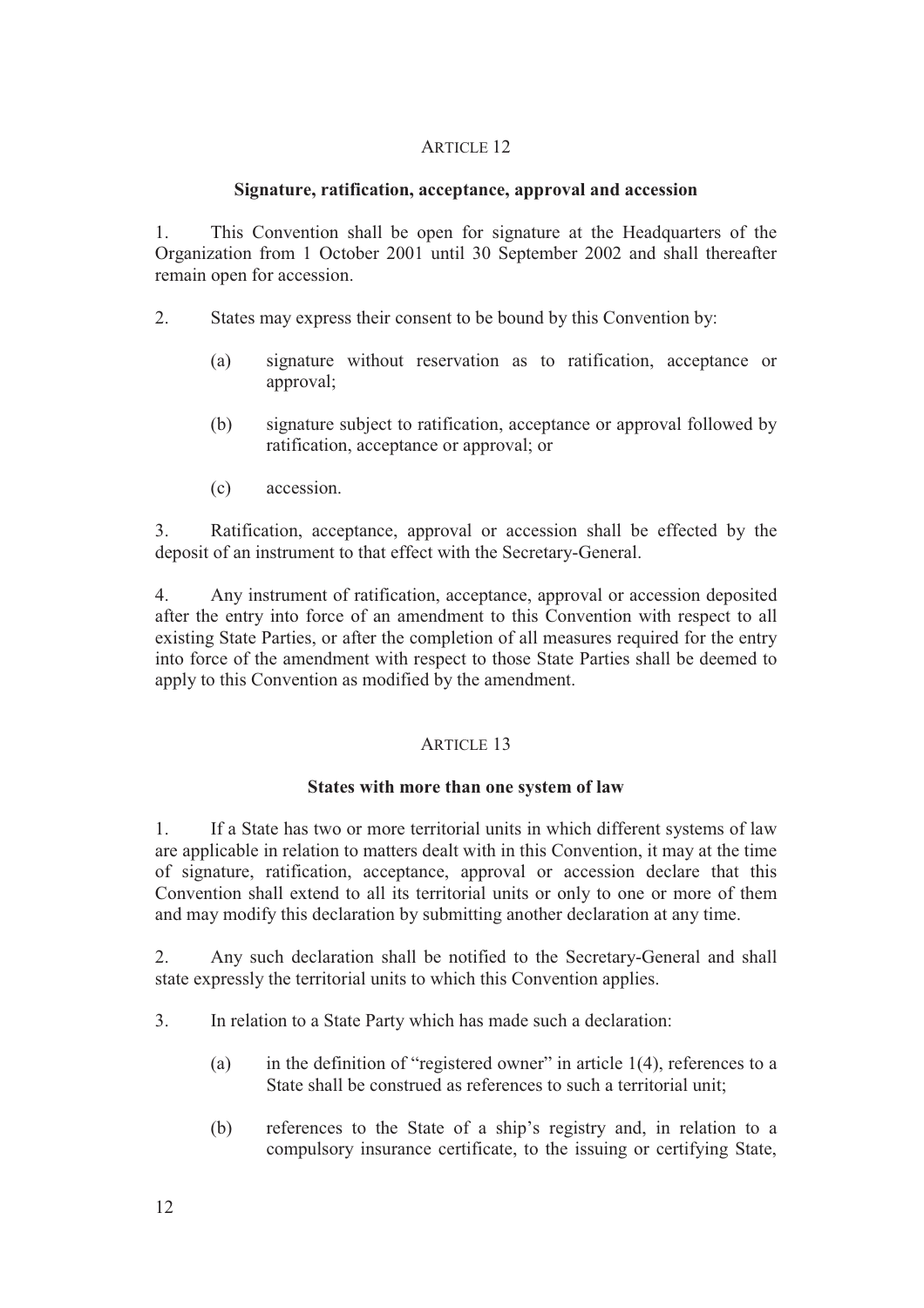shall be construed as referring to the territorial unit respectively in which the ship is registered and which issues or certifies the certificate;

- (c) references in this Convention to the requirements of national law shall be construed as references to the requirements of the law of the relevant territorial unit; and
- (d) references in articles 9 and 10 to courts, and to judgements which must be recognized in States Parties, shall be construed as references respectively to courts of, and to judgements which must be recognized in, the relevant territorial unit.

#### ARTICLE 14

#### **Entry into Force**

1. This Convention shall enter into force one year following the date on which 18 States, including five States each with ships whose combined gross tonnage is not less than 1 million, have either signed it without reservation as to ratification, acceptance or approval or have deposited instruments of ratification, acceptance, approval or accession with the Secretary-General.

2. For any State which ratifies, accepts, approves or accedes to it after the conditions in paragraph 1 for entry into force have been met, this Convention shall enter into force three months after the date of deposit by such State of the appropriate instrument.

#### ARTICLE 15

#### **Denunciation**

1. This Convention may be denounced by any State Party at any time after the date on which this Convention comes into force for that State.

2. Denunciation shall be effected by the deposit of an instrument with the Secretary-General.

3. A denunciation shall take effect one year, or such longer period as may be specified in the instrument of denunciation, after its deposit with the Secretary-General.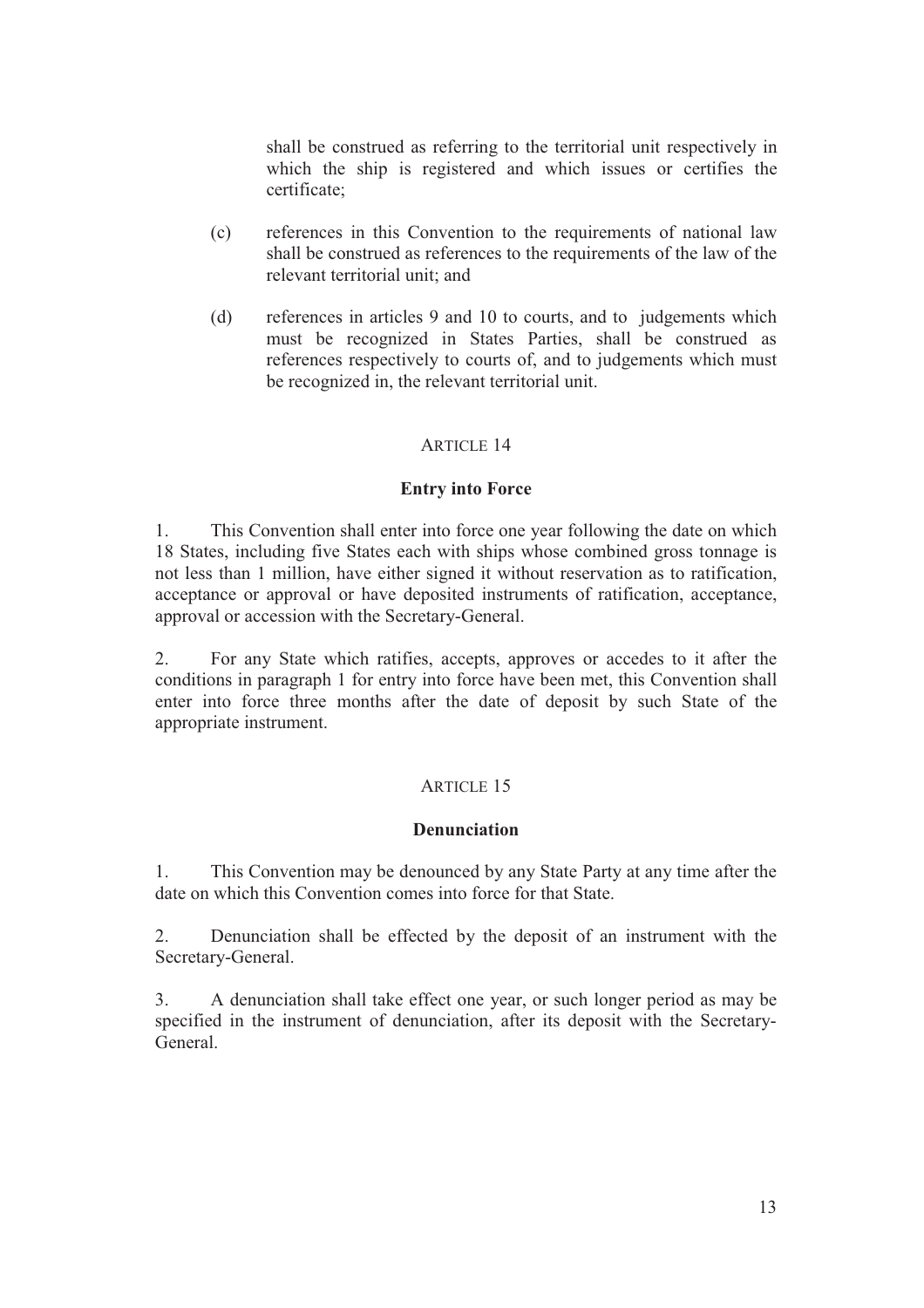#### **Revision or amendment**

1. A conference for the purpose of revising or amending this Convention may be convened by the Organization.

2. The Organization shall convene a conference of the States Parties for revising or amending this Convention at the request of not less than one-third of the States Parties.

#### ARTICLE 17

#### **Depositary**

- 1. This Convention shall be deposited with the Secretary-General.
- 2. The Secretary-General shall:
	- (a) inform all States which have signed or acceded to this Convention of:
		- (i) each new signature or deposit of instrument together with the date thereof;
		- (ii) the date of entry into force of this Convention;
		- (iii) the deposit of any instrument of denunciation of this Convention together with the date of the deposit and the date on which the denunciation takes effect; and
		- (iv) other declarations and notifications made under this Convention.
	- (b) transmit certified true copies of this Convention to all Signatory States and to all States which accede to this Convention.

# ARTICLE 18

# **Transmission to United Nations**

As soon as this Convention comes into force, the text shall be transmitted by the Secretary-General to the Secretariat of the United Nations for registration and publication in accordance with Article 102 of the Charter of the United Nations.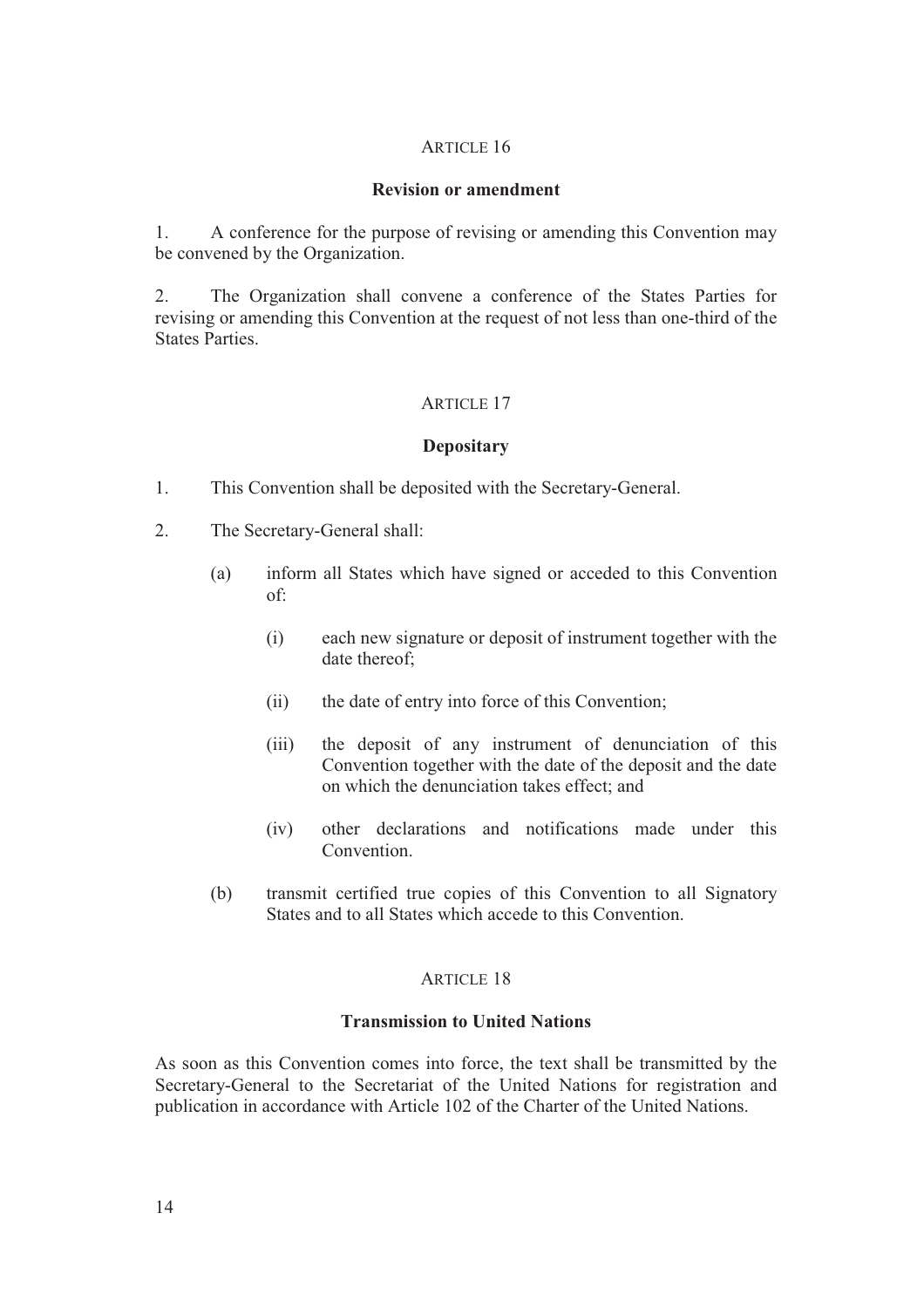# **Languages**

This Convention is established in a single original in the Arabic, Chinese, English, French, Russian and Spanish languages, each text being equally authentic.

DONE AT LONDON this twenty-third day of March two thousand and one.

IN WITNESS WHEREOF the undersigned being duly authorised by their respective Governments for that purpose have signed this Convention.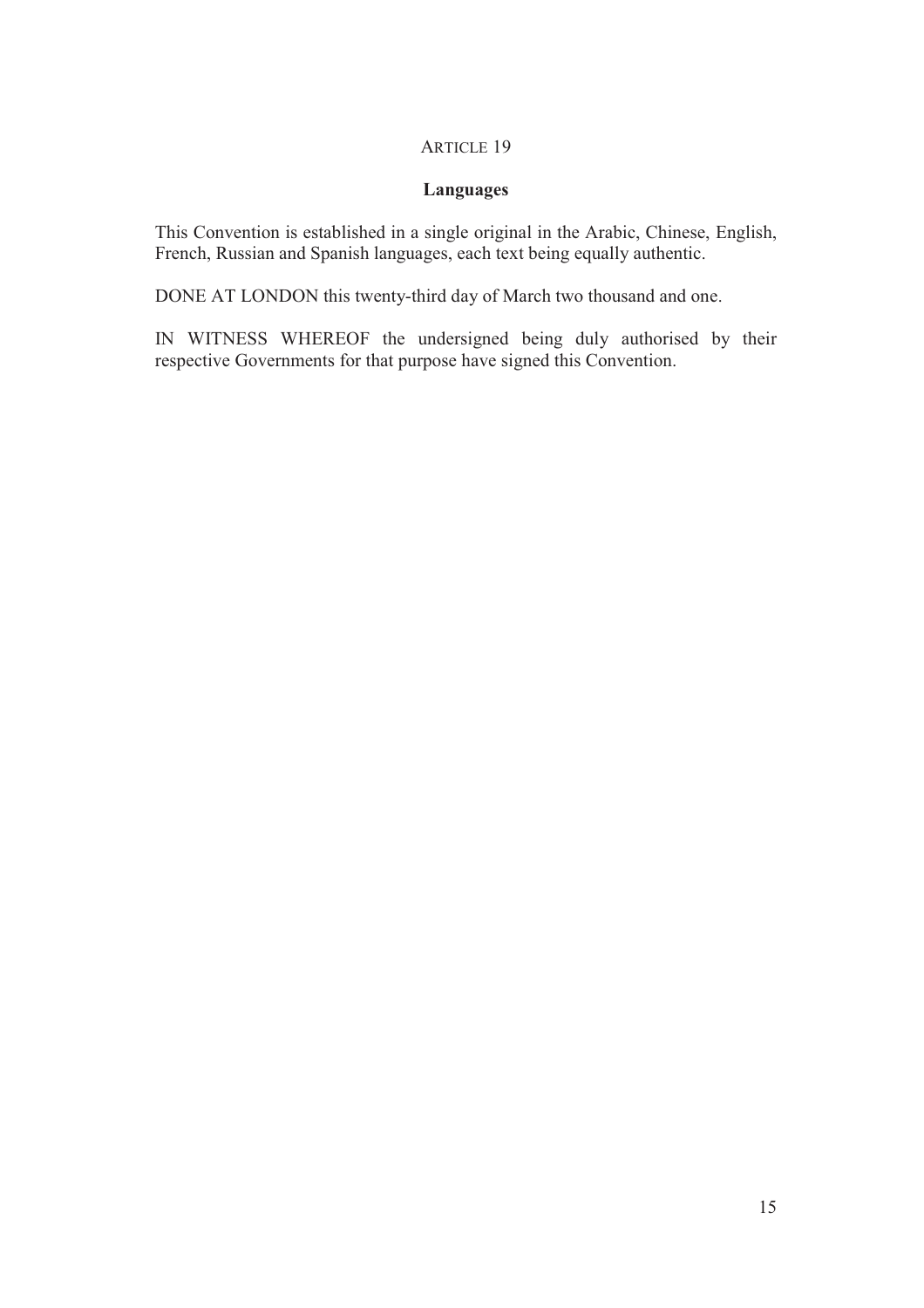# CERTIFICATE OF INSURANCE OR OTHER FINANCIAL SECURITY IN RESPECT OF CIVIL LIABILITY FOR BUNKER OIL POLLUTION DAMAGE

#### Issued in accordance with the provisions of article 7 of the International Convention on Civil Liability for Bunker Oil Pollution Damage, 2001

| Name of Ship | Distinctive Number<br>or letters | <b>IMO</b> Ship<br>Identification<br>Number | Port of<br>Registry | Name and full address of the<br>principal place of business of the<br>registered owner. |
|--------------|----------------------------------|---------------------------------------------|---------------------|-----------------------------------------------------------------------------------------|
|              |                                  |                                             |                     |                                                                                         |

This is to certify that there is in force in respect of the above-named ship a policy of insurance or other financial security satisfying the requirements of article 7 of the International Convention on Civil Liability for Bunker Oil Pollution Damage, 2001.

| Name and address of the insurer(s)and/or guarantor(s) |
|-------------------------------------------------------|
|                                                       |
|                                                       |
|                                                       |
|                                                       |
|                                                       |

(Full designation of the State)

#### **OR**

*The following text should be used when a State Party avails itself of article 7(3)* 

The present certificate is issued under the authority of the Government of …..(full designation of the State) by……(name of institution or organization)

 At ................................................................. On ...................................................................................... (Place) (Date)

> ................................................................................................... (Signature and Title of issuing or certifying official)